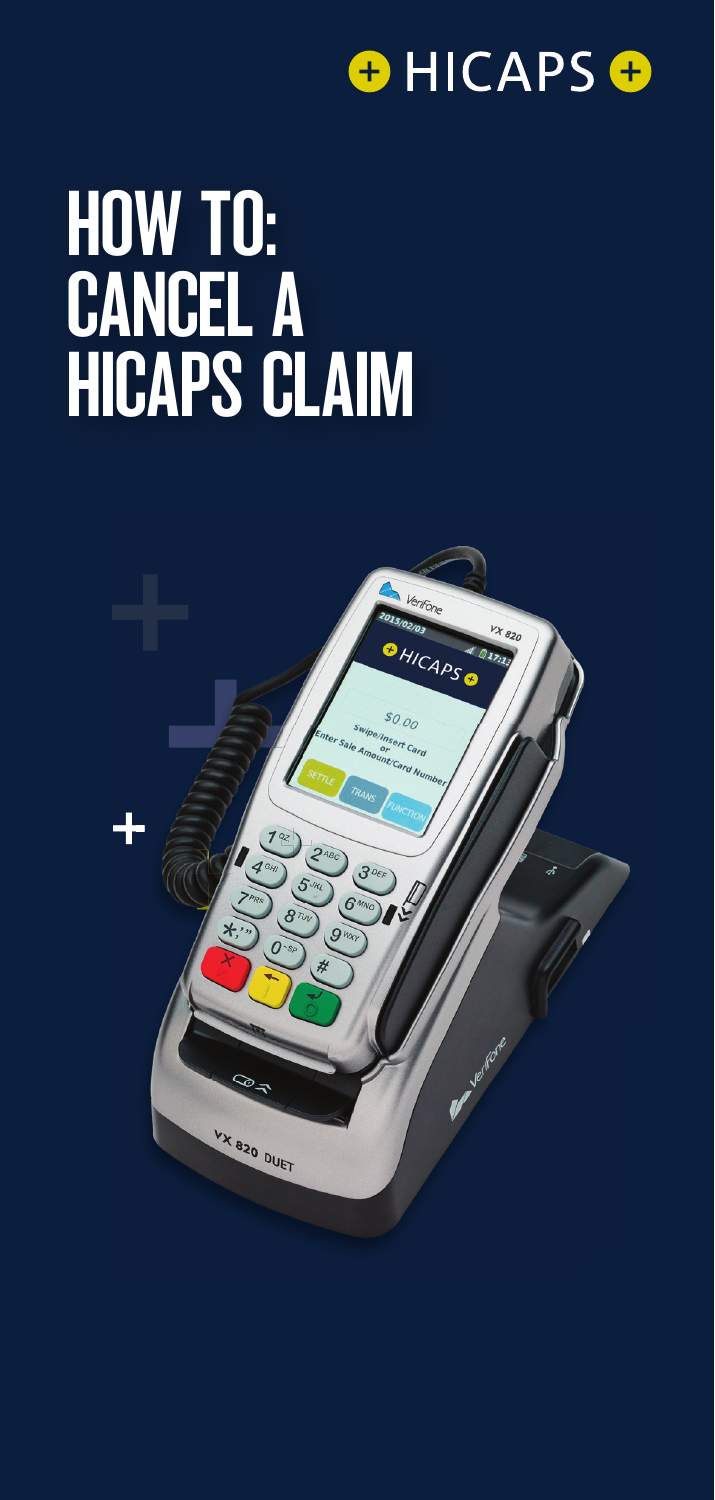**There are two options for cancelling HICAPS claim transactions, but for each option a transaction can only be cancelled on the same day that it was originally processed.**

## **Option 1** Transaction was processed by the same terminal

#### **step 1**

Access the Transactions menu by pressing **[TRANS]** on the touch screen

#### **step 2**

Select 2. **Refund/Cancel**  and press **[SELECT]**

#### **step 3**

The terminal will then prompt you for a card. **Swipe** the cardholder's

Health Fund card

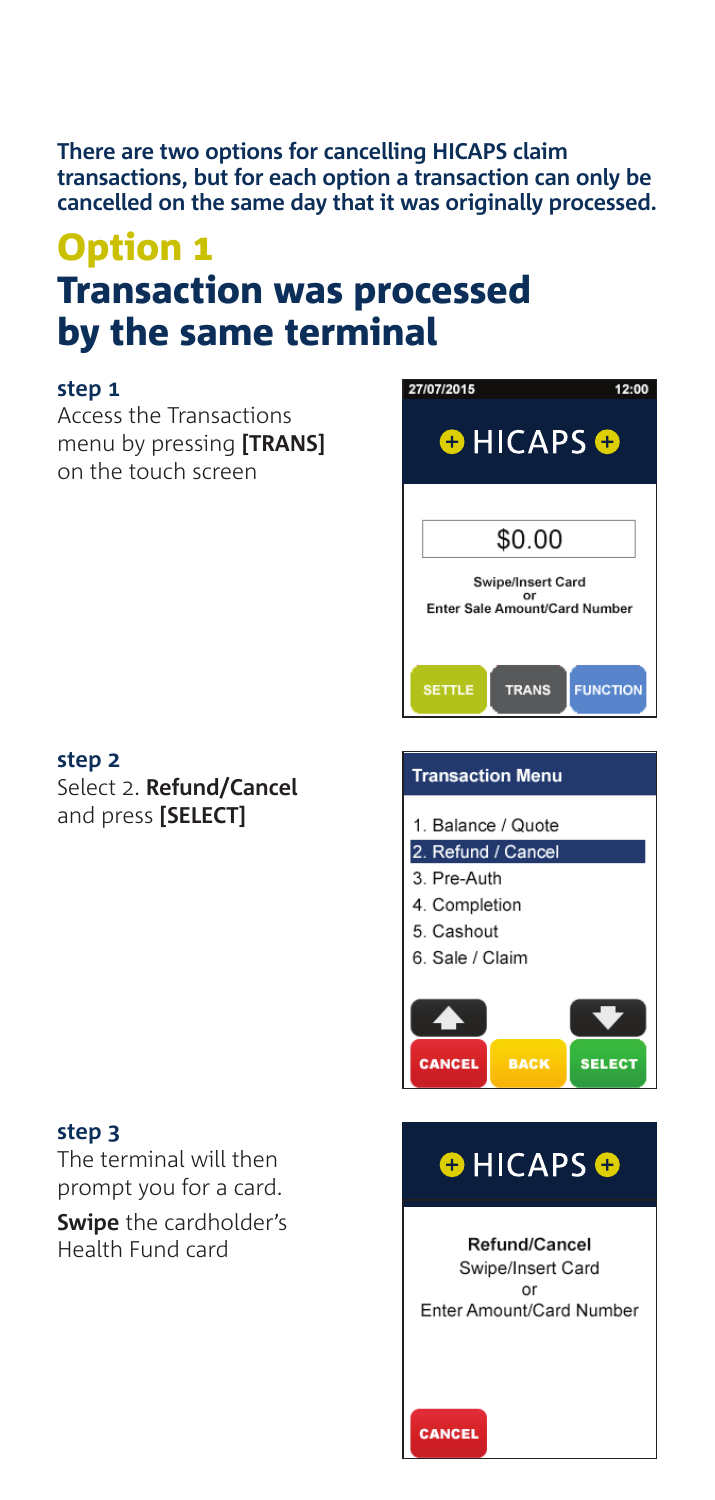#### **step 4**

The screen will then display the transaction(s) processed on the terminal by this cardholder for the current day. If there is more than one transaction for that cardholder all transactions can be reviewed by using the up/down arrow buttons on the touch screen.

Once you have located the claim you wish to cancel, press **[SELECT]**.

If the transaction was processed on a different terminal press **[CLEAR]** and continue from Option 2, Step 4

#### **step 5**

Select **[YES]** to send the cancellation or **[NO]** to return back to the home screen

*Note: The terminal will produce two copies of the cancellation receipt. The first copy must be signed by the Fund member and retained for your records, the second copy is for the member's own records*



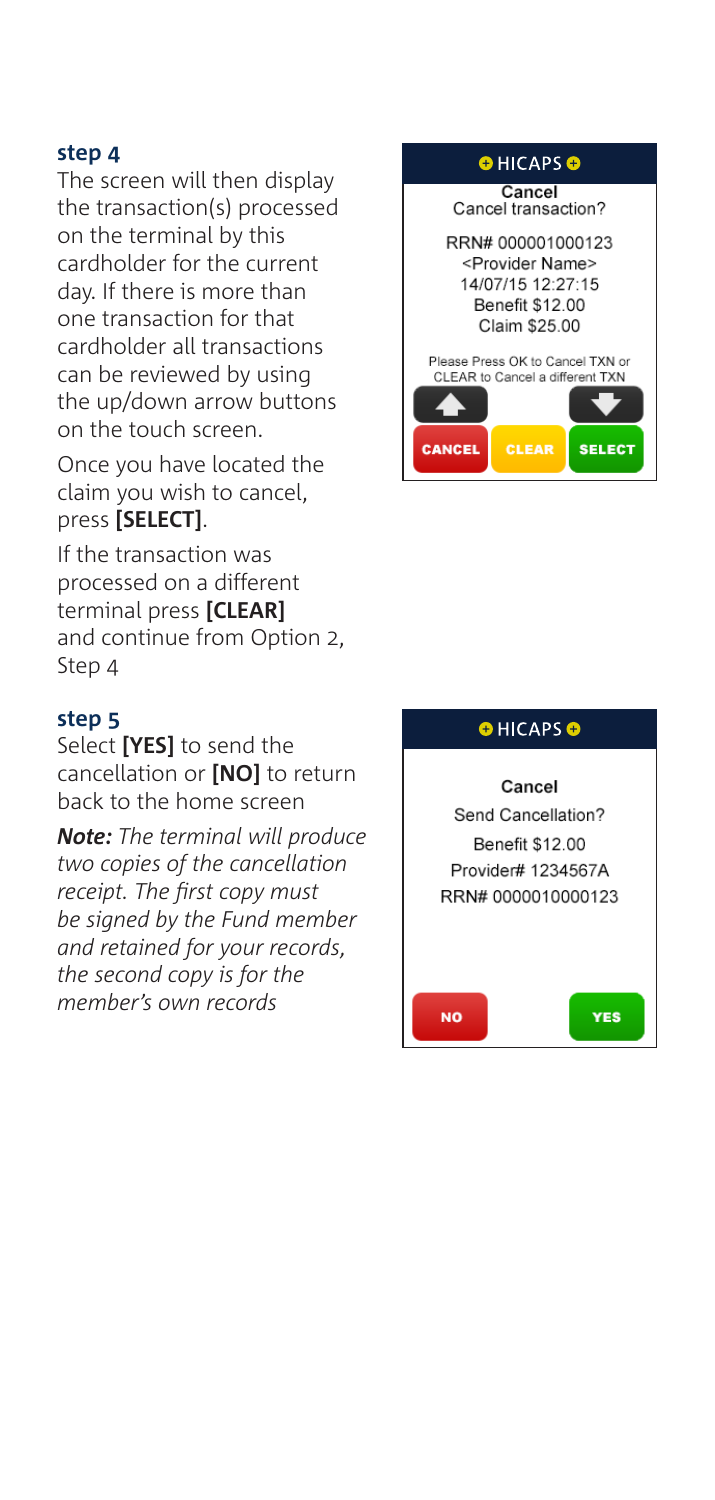### **step 4** Option 2 Transaction was processed by a different terminal

**Note: The transaction must still have been processed in the same day. step 1** 27/07/2015

Access the Transactions menu by pressing **[TRANS]**  on the touch screen

#### **step 2** Select **2. Refund/Cancel** and press **[SELECT]**

#### **step 3**

The terminal will then prompt you for a card.

**Swipe** the cardholder's Health Fund card



12:00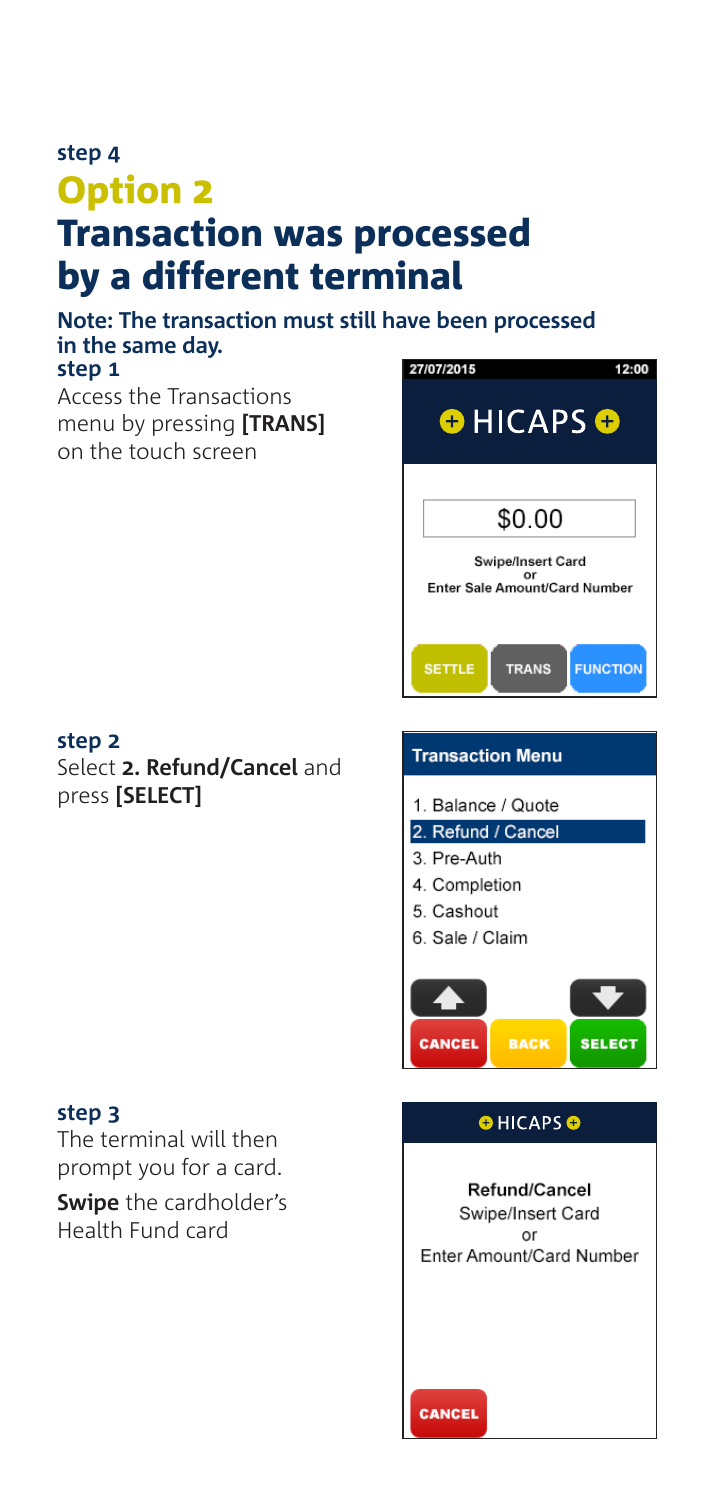#### **step 4**

Use the arrows on the touch screen to highlight the **Provider** used in the original claim that you wish to cancel and press **[SELECT]**

*Note: This prompt will only be displayed if more than one provider is loaded into the terminal*



#### **step 5**

The terminal will then prompt you for the 12-digit **Receipt Reference Numbe**r of the original claim. Key the RRN and press **[OK]**

**Note:** This can be found on the original claim receipt



#### **step 6**

The terminal will then prompt you for the **Benefit Amount**  approved by the Health Fund on the original claim. Key the benefit amount and press **[OK]**

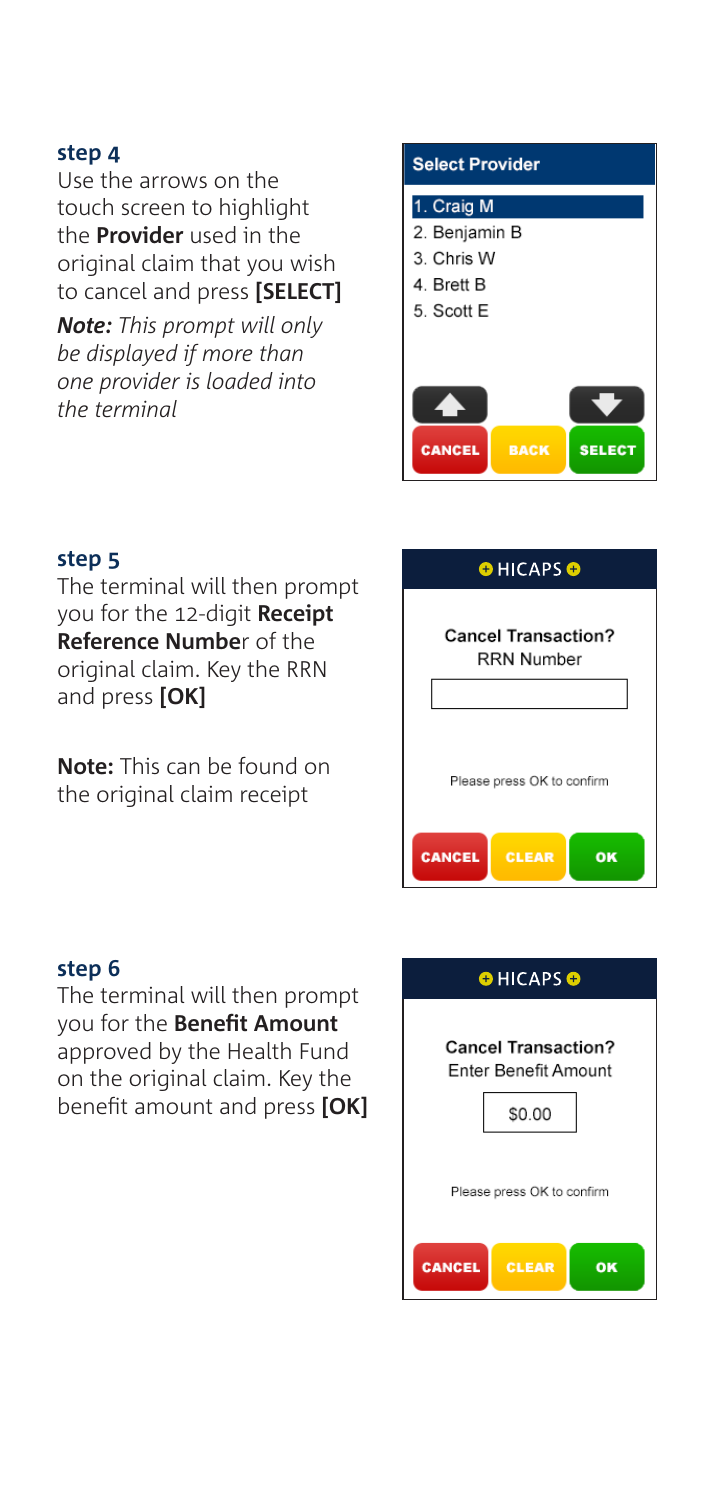#### **step 7**

Select **[YES]** to send the cancellation or **[NO]** to return back to the home screen

*Note: The terminal will produce two copies of the cancellation receipt. The first copy must be signed by the Fund member and retained for your records, the second copy is for the member's own records*

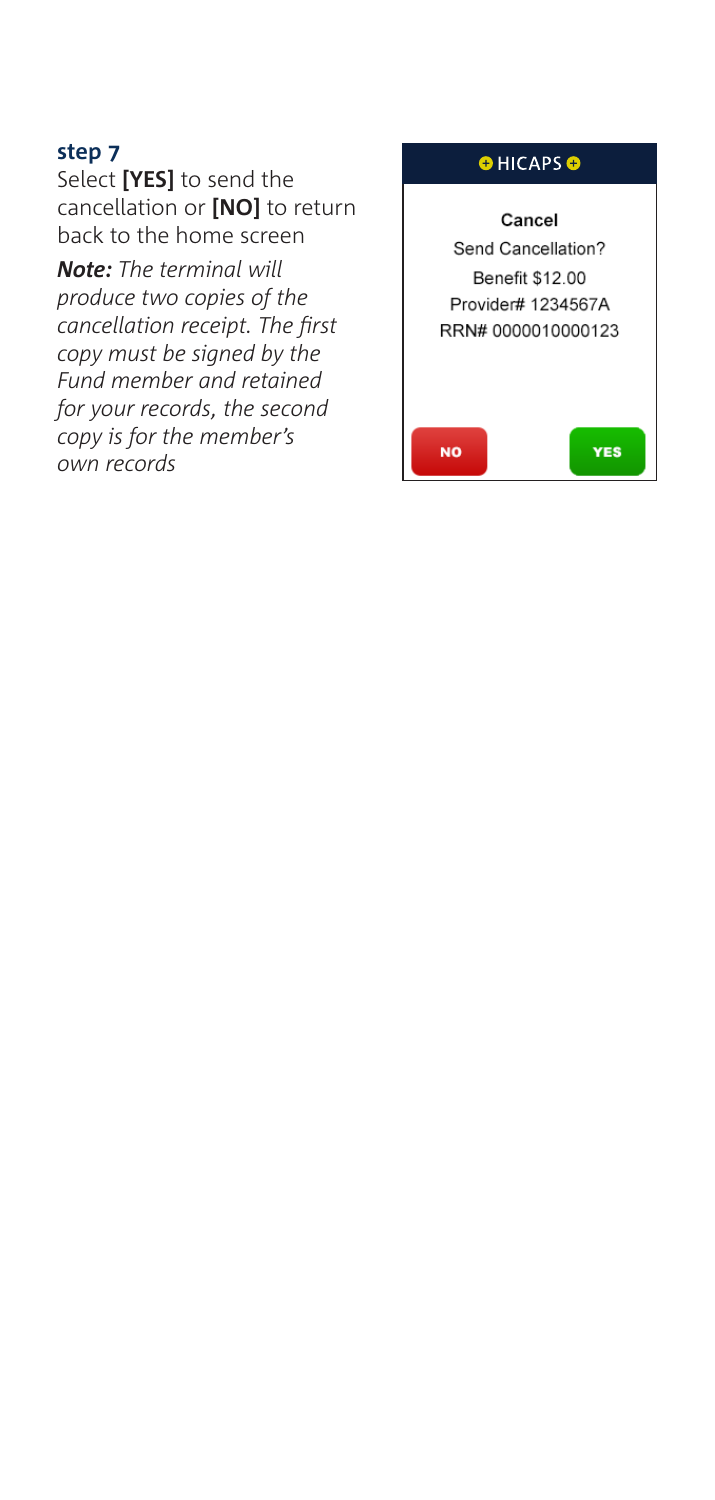# Cancelling a HICAPS claim via a Practice Management System

To cancel a HICAPS claim transaction, simply send the transaction to HICAPS by selecting the appropriate option from your Practice Management System screen. When the terminal receives the transaction details from your Practice Management System the terminal will prompt for the customer card to be swiped. The results from the transaction will be returned directly to the Practice Management System.

For further assistance on processing a cancel transaction using your Practice Management System transaction please contact your Practice Management System provider.